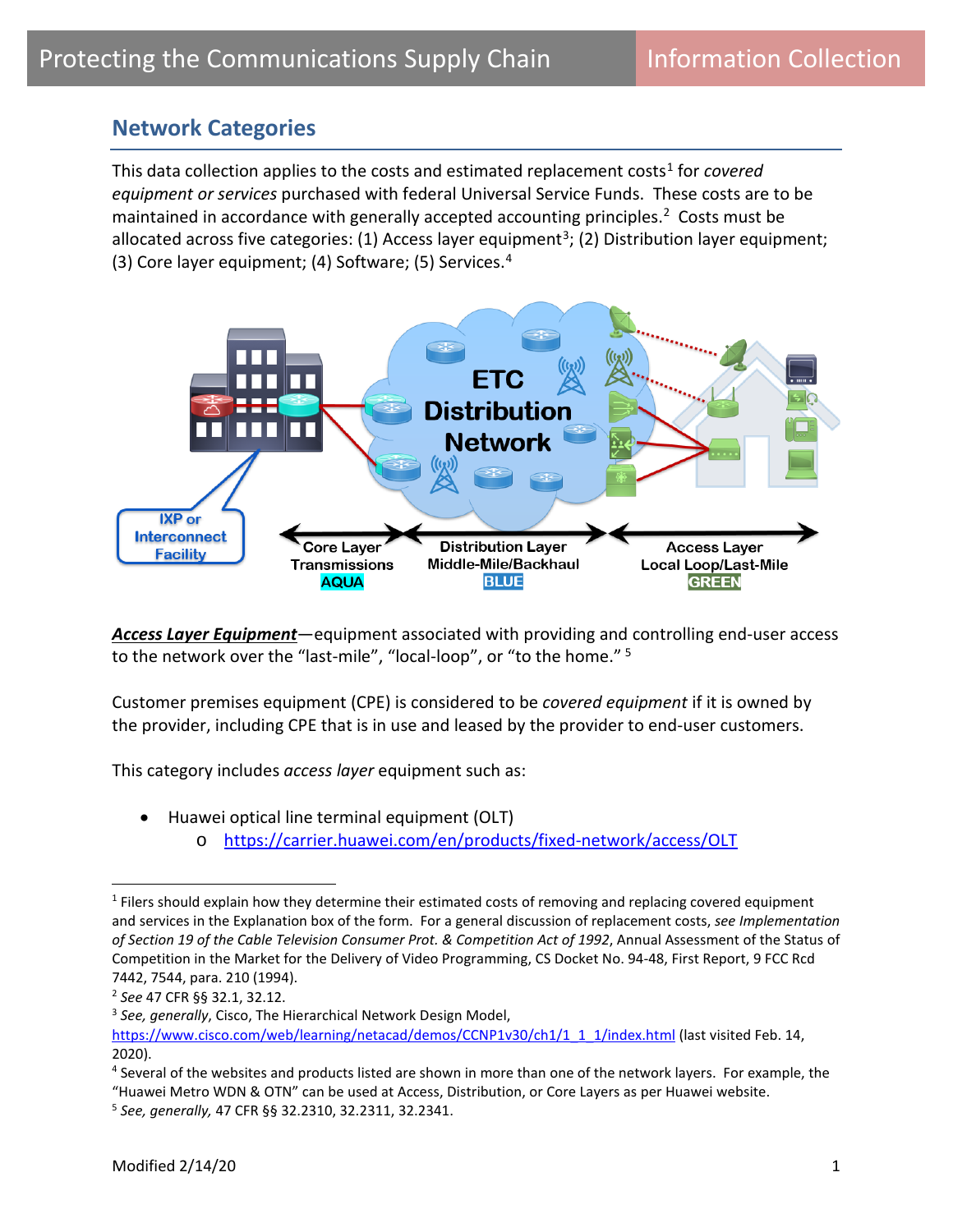## Protecting the Communications Supply Chain **Information Collection**

- ZTE optical line terminal equipment (OLT)
	- o <https://www.zte.com.cn/global/products/access/xpon>
- Huawei optical distribution network devices (ODN)
	- o <https://carrier.huawei.com/en/products/fixed-network/access/ODN>
- Huawei multi-service access node and digital subscriber line access multiplexing equipment (MSAN & DSLAM)
	- o <https://carrier.huawei.com/en/products/fixed-network/access/msan-dslam>
- ZTE MSAN (Copper Access)
	- o <https://www.zte.com.cn/global/products/access/msan>
- ZTE LAN MDUs
	- o <https://www.zte.com.cn/global/products/access/xpon/LAN-MDU>
- Huawei optical network units (ONU)
	- o <https://carrier.huawei.com/en/products/fixed-network/access/ONU>
- Huawei site cabinets
	- o <https://carrier.huawei.com/en/products/fixed-network/access/site>
- Home network and customer premises equipment (CPE)
	- o <https://carrier.huawei.com/en/products/fixed-network/access/cpe>
- ZTE CPE
	- o <https://www.zte.com.cn/global/products/access/cpe>
- ZTE Smart Home
	- o <https://www.zte.com.cn/global/products/access/201901240914>
- Huawei cable coaxial media converters
	- o <https://carrier.huawei.com/en/products/fixed-network/access/Cable-CMC>
- Huawei access wavelength-division multiplexing (WDM) and optical transport networking (OTN) equipment
	- o [https://carrier.huawei.com/en/products/fixed-network/transmission/Access-](https://carrier.huawei.com/en/products/fixed-network/transmission/Access-WDM--OTN)[WDM--OTN](https://carrier.huawei.com/en/products/fixed-network/transmission/Access-WDM--OTN)
- Huawei WLAN
	- o <https://e.huawei.com/en/products/enterprise-networking/wlan>
- Huawei Metro WDN & OTN (can be deployed in the access, distribution or core of a network)
	- o [https://carrier.huawei.com/en/products/fixed-network/transmission/Metro-](https://carrier.huawei.com/en/products/fixed-network/transmission/Metro-WDM-OTN)[WDM-OTN](https://carrier.huawei.com/en/products/fixed-network/transmission/Metro-WDM-OTN)
- Huawei Access WDM & OTN
	- o [https://carrier.huawei.com/en/products/fixed-network/transmission/Access-](https://carrier.huawei.com/en/products/fixed-network/transmission/Access-WDM--OTN)[WDM--OTN](https://carrier.huawei.com/en/products/fixed-network/transmission/Access-WDM--OTN)

*Distribution Layer Equipment*—middle-mile, backhaul, or radio area network (RAN) equipment layered between the access and core layers of the network in which network traffic management policies are defined and enforced.<sup>[6](#page-1-0)</sup>

<span id="page-1-0"></span><sup>6</sup> *See* 47 CFR §§ 32.2230, 32.2231, 32.2232.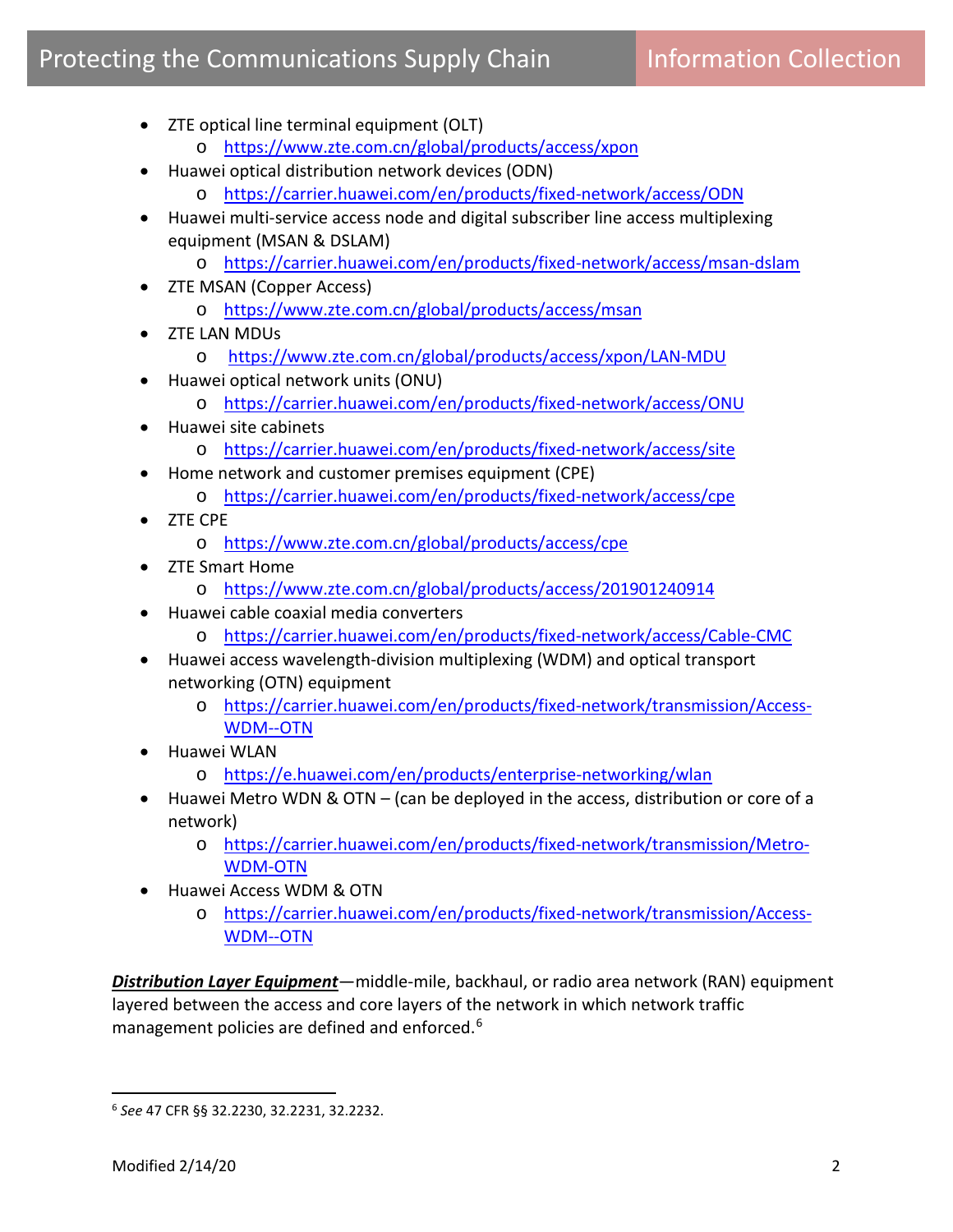This category includes *distribution layer* equipment such as:

- Huawei Routers
	- o [https://carrier.huawei.com/en/products/fixed-network/data](https://carrier.huawei.com/en/products/fixed-network/data-communication/router)[communication/router](https://carrier.huawei.com/en/products/fixed-network/data-communication/router)
- Huawei Switches
	- o [https://carrier.huawei.com/en/products/fixed-network/data](https://carrier.huawei.com/en/products/fixed-network/data-communication/switches)[communication/switches](https://carrier.huawei.com/en/products/fixed-network/data-communication/switches)
- Huawei Network security equipment
	- o [https://carrier.huawei.com/en/products/fixed-network/data](https://carrier.huawei.com/en/products/fixed-network/data-communication/Security)[communication/Security](https://carrier.huawei.com/en/products/fixed-network/data-communication/Security)
- Huawei Metro WDN & OTN (can be deployed in the access, distribution or core of a network)
	- o [https://carrier.huawei.com/en/products/fixed-network/transmission/Metro-](https://carrier.huawei.com/en/products/fixed-network/transmission/Metro-WDM-OTN)[WDM-OTN](https://carrier.huawei.com/en/products/fixed-network/transmission/Metro-WDM-OTN)
- Huawei Microwave
	- o <https://carrier.huawei.com/en/products/wireless-network/microwave>
- Huawei Antennas
	- o <https://carrier.huawei.com/en/products/antenna>
- Huawei Wireless Network
	- o <https://carrier.huawei.com/en/products/wireless-network>
- ZTE LAN MDUs
	- o <https://www.zte.com.cn/global/products/access/xpon/LAN-MDU>
- ZTE Bearer
	- o <https://www.zte.com.cn/global/products/bearer>
- ZTE Wireless
	- o <https://www.zte.com.cn/global/products/wireless>
- ZTE 5G
	- o <https://www.zte.com.cn/global/products/wireless/201903111104>
- ZTE LTE FDD
	- o <https://www.zte.com.cn/global/products/wireless/201903111103>
- ZTE LTE TDD
	- o <https://www.zte.com.cn/global/products/wireless/201903151440>
- ZTE GSM&UMTS
	- o <https://www.zte.com.cn/global/products/wireless/201903111101>
- ZTE Small Cell
	- o <https://www.zte.com.cn/global/products/wireless/201903111105>
- ZTE Shelter Tower
	- o <https://www.zte.com.cn/global/products/wireless/201903151442>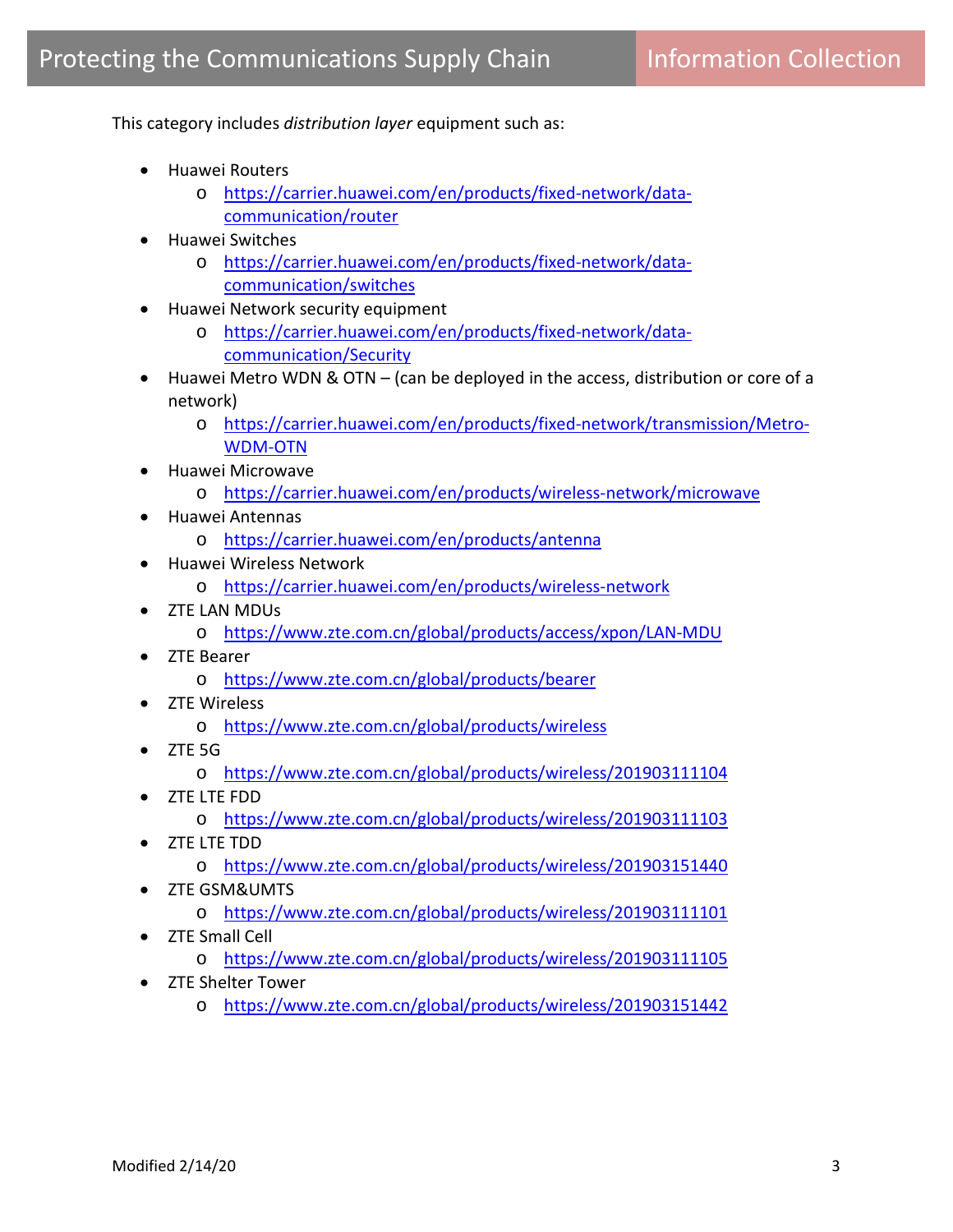*Core Layer Equipment*—backbone infrastructure that provides for fast routing of traffic with minimal processing and interconnection to other networks.<sup>[7](#page-3-0)</sup>

This category includes *core layer* equipment such as:

- Huawei Backbone wave-division multiplexing / optical transport networking equipment
	- o [https://carrier.huawei.com/en/products/fixed-network/transmission/Backbone-](https://carrier.huawei.com/en/products/fixed-network/transmission/Backbone-WDM-OTN)[WDM-OTN](https://carrier.huawei.com/en/products/fixed-network/transmission/Backbone-WDM-OTN)
- Huawei See "Transmission Network" (Backbone WDM & OTN)
	- o [https://carrier.huawei.com/en/products/fixed-network/transmission/Backbone-](https://carrier.huawei.com/en/products/fixed-network/transmission/Backbone-WDM-OTN)[WDM-OTN](https://carrier.huawei.com/en/products/fixed-network/transmission/Backbone-WDM-OTN)
- Huawei Metro WDN & OTN (can be deployed in the access, distribution or core of a network)
	- o [https://carrier.huawei.com/en/products/fixed-network/transmission/Metro-](https://carrier.huawei.com/en/products/fixed-network/transmission/Metro-WDM-OTN)[WDM-OTN](https://carrier.huawei.com/en/products/fixed-network/transmission/Metro-WDM-OTN)
- Huawei Microwave
	- o <https://carrier.huawei.com/en/products/wireless-network/microwave>
- Huawei Antennas
	- o <https://carrier.huawei.com/en/products/antenna>
- ZTE RAN Core
	- o [https://www.zte.com.cn/global/products/core\\_network](https://www.zte.com.cn/global/products/core_network)
- ZTE Cloud Core
	- o <https://www.zte.com.cn/global/products/201904031549>
- ZTE Cloud Computing
	- o <https://www.zte.com.cn/global/products/201903111056>
- ZTE Fiber Infrastructure Network
	- o <https://www.zte.com.cn/global/products/access/xpon/201707241446>
- ZTE Optical Transmission
	- o [https://www.zte.com.cn/global/products/bearer/optical\\_transmission](https://www.zte.com.cn/global/products/bearer/optical_transmission)
- ZTE Data Transmission
	- o [https://www.zte.com.cn/global/products/bearer/data\\_communication](https://www.zte.com.cn/global/products/bearer/data_communication)
- ZTE Microwave
	- o <https://www.zte.com.cn/global/products/bearer/microwave>

*Software*—for conceiving, specifying, designing, programming, testing, maintenance and developing equipment applications, components or systems that are continuously used.<sup>8</sup>

This category includes *software* such as:

• Huawei iManager U2000

<span id="page-3-0"></span><sup>7</sup> *See* 47 CFR §§ 32.2210, 32.2211, 32.2212.

<span id="page-3-1"></span><sup>8</sup> *See* 47 CFR § 32.2690.